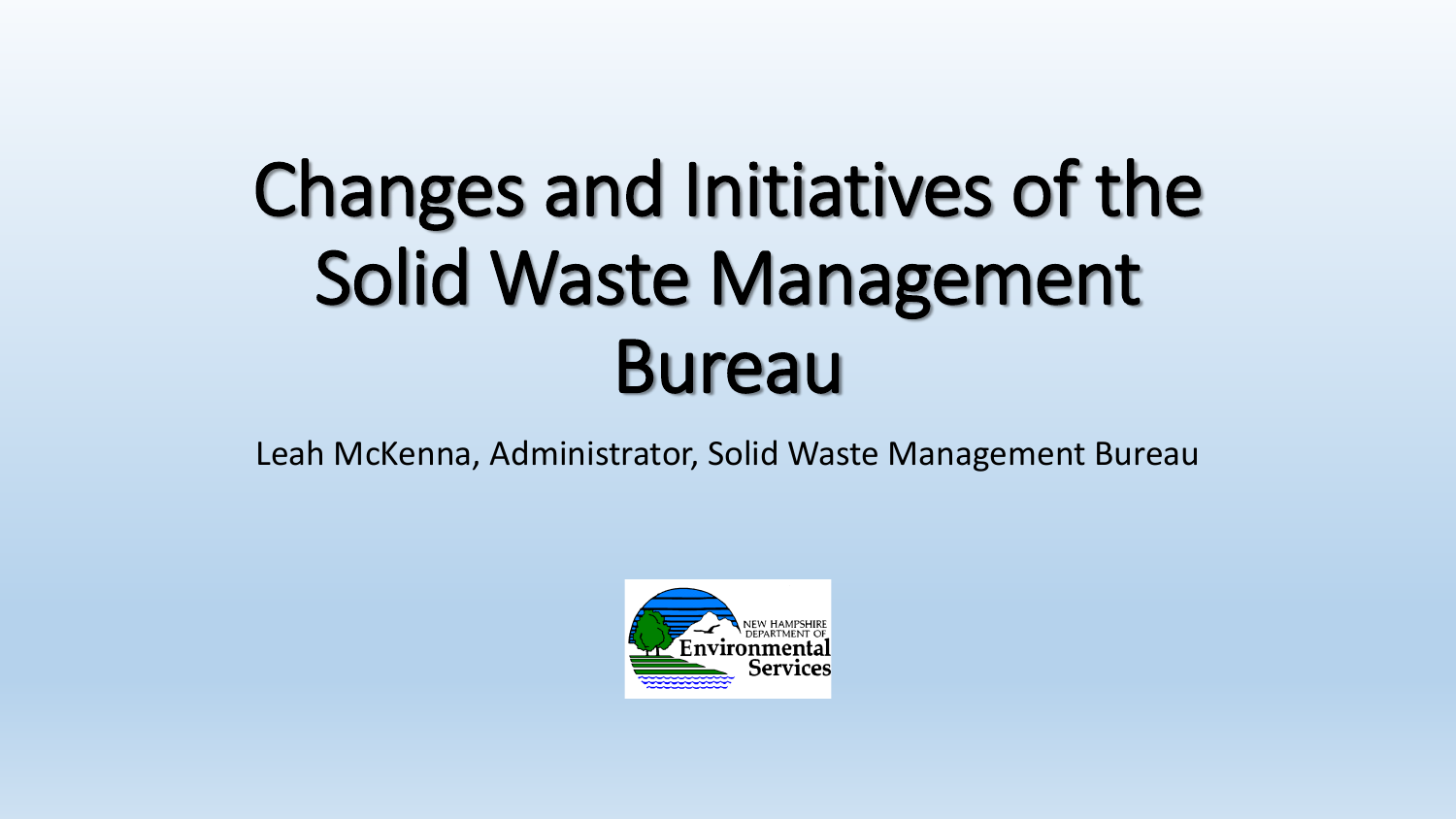### Solid Waste Management Bureau



- Responsible for implementing a permitting system to regulate solid waste facilities pursuant to RSA 149-M (enacted in 1981)
- Activities:
	- Facility design review and permitting
	- Solid Waste Operator Training (SWOT)
	- Rulemaking
	- Compliance Assurance (e.g., Inspections, Audits)
	- Landfill Closure Grants Management
	- Complaint Handling
	- Technical Assistance
	- Planning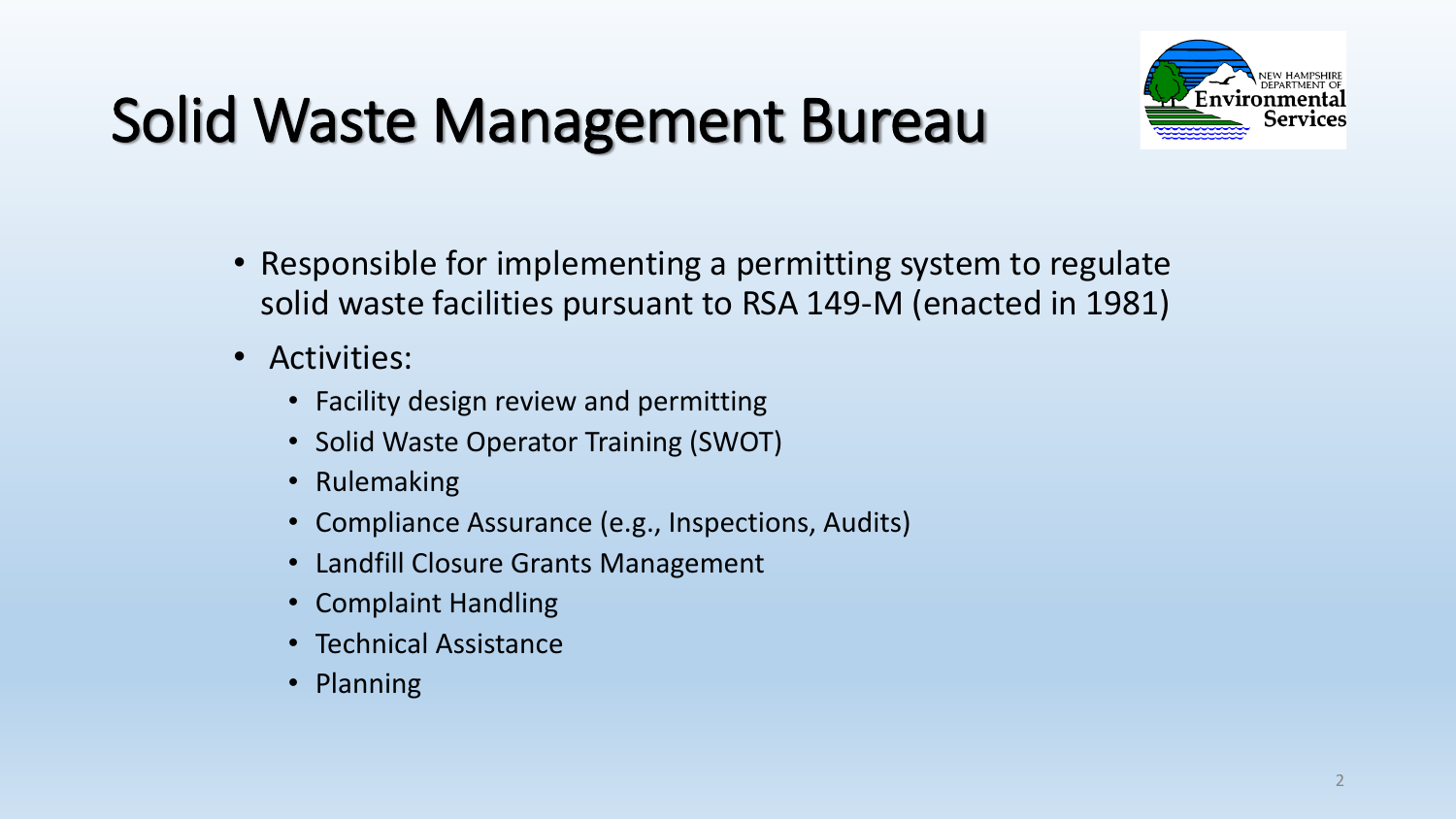### Where we were



- Challenges with staffing and resources
	- Lack of dedicated SW program fund reliance on general funds
	- Lack of resources due to successive general fund constraints
	- Affects agency's ability to address critical SW challenges
- Challenges with planning and engagement
	- Advancing longer-term initiatives
	- Engaging with stakeholders in a robust manner
	- Interacting with legislature to advance SW management issues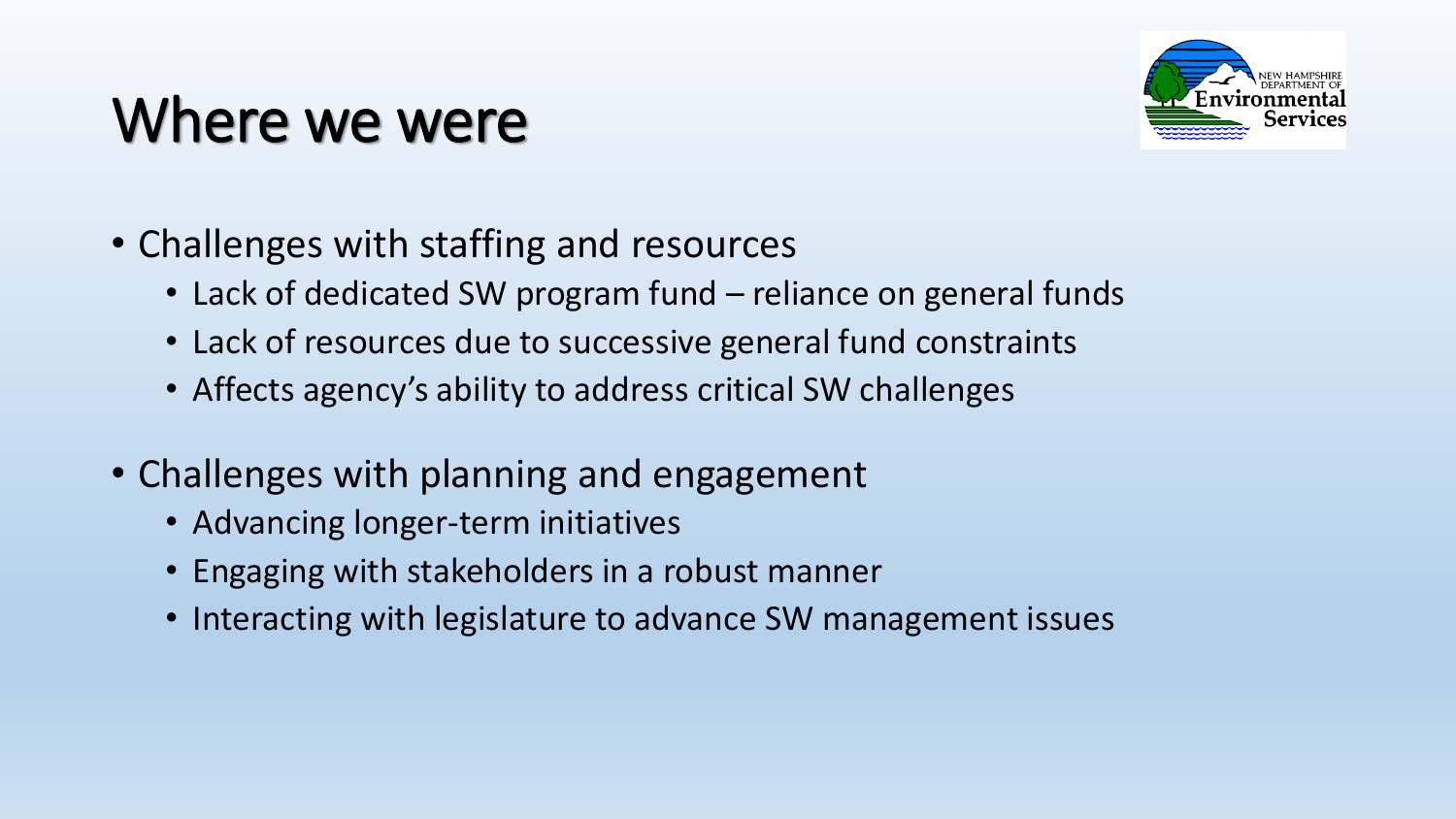#### Where we were



- NH House Bill 617
	- Effective July 2019
	- Established a recycling and solid waste management study committee
	- Committee met multiple times, took stakeholder testimony, and produced a comprehensive report on November 1, 2019
		- Included a number of legislative recommendations, increased funding to ensure NH follows through on its statutory requirements under RSA 149-M, and creation of a solid waste management commission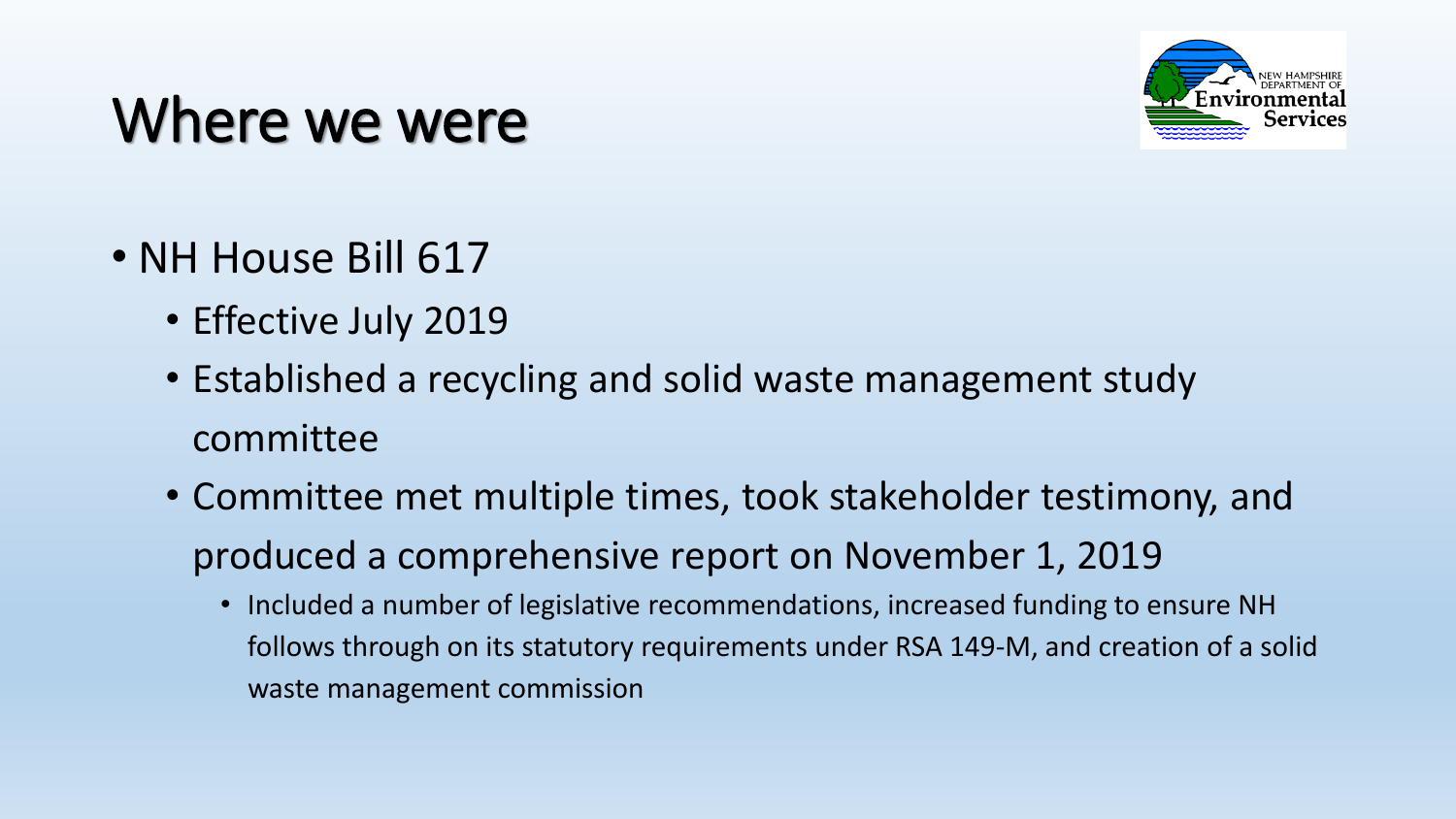

#### • Restructuring & Re-staffing Bureau

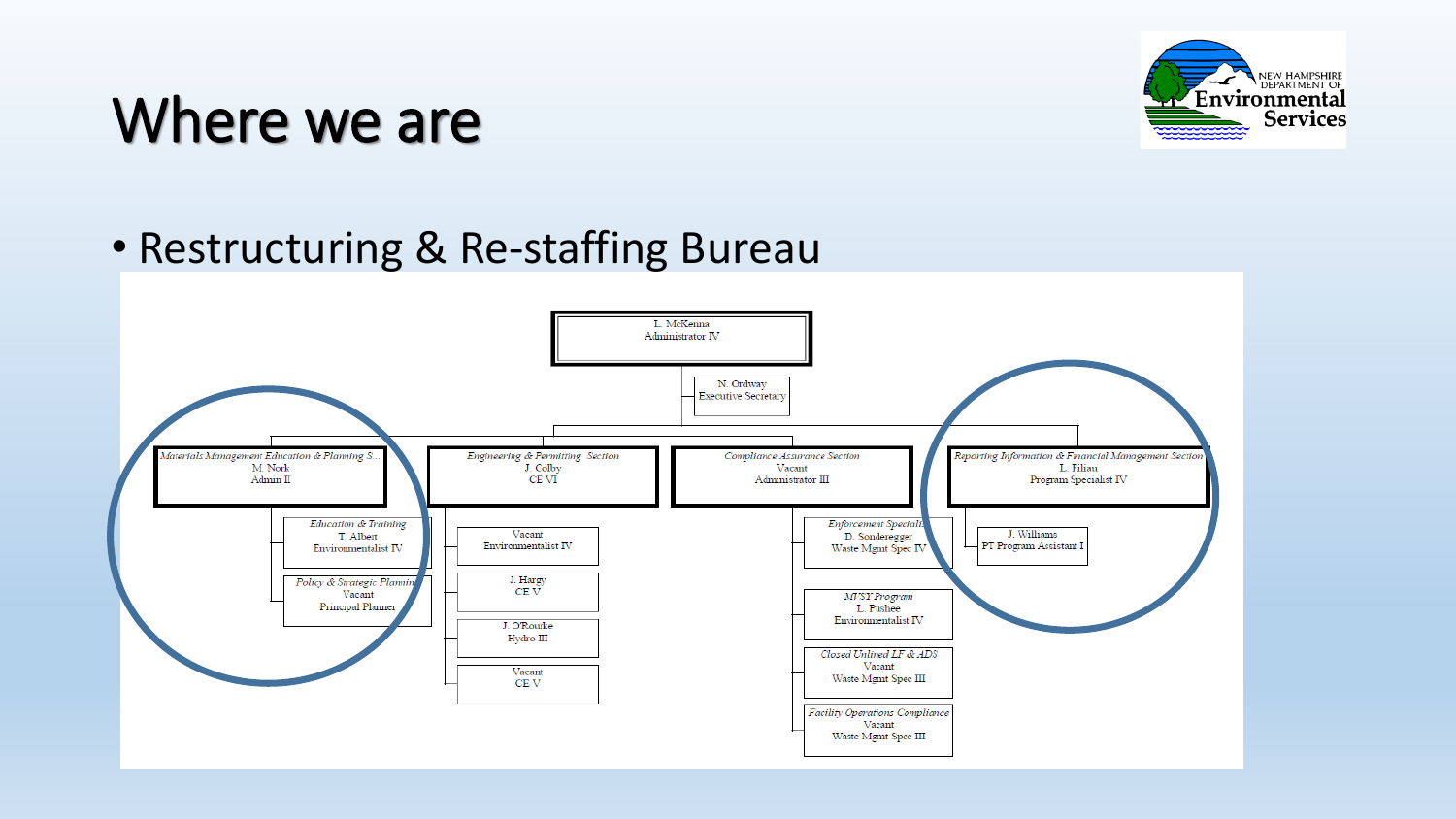

- NH House Bill 413
	- Effective August 2021
	- Establishes a solid waste working group on solid waste management planning.
	- Requires NHDES to make certain rules regarding compost.
	- Requires NHDES to update the state plan by October 1, 2022.
	- Establishes a statewide solid waste disposal reduction goal.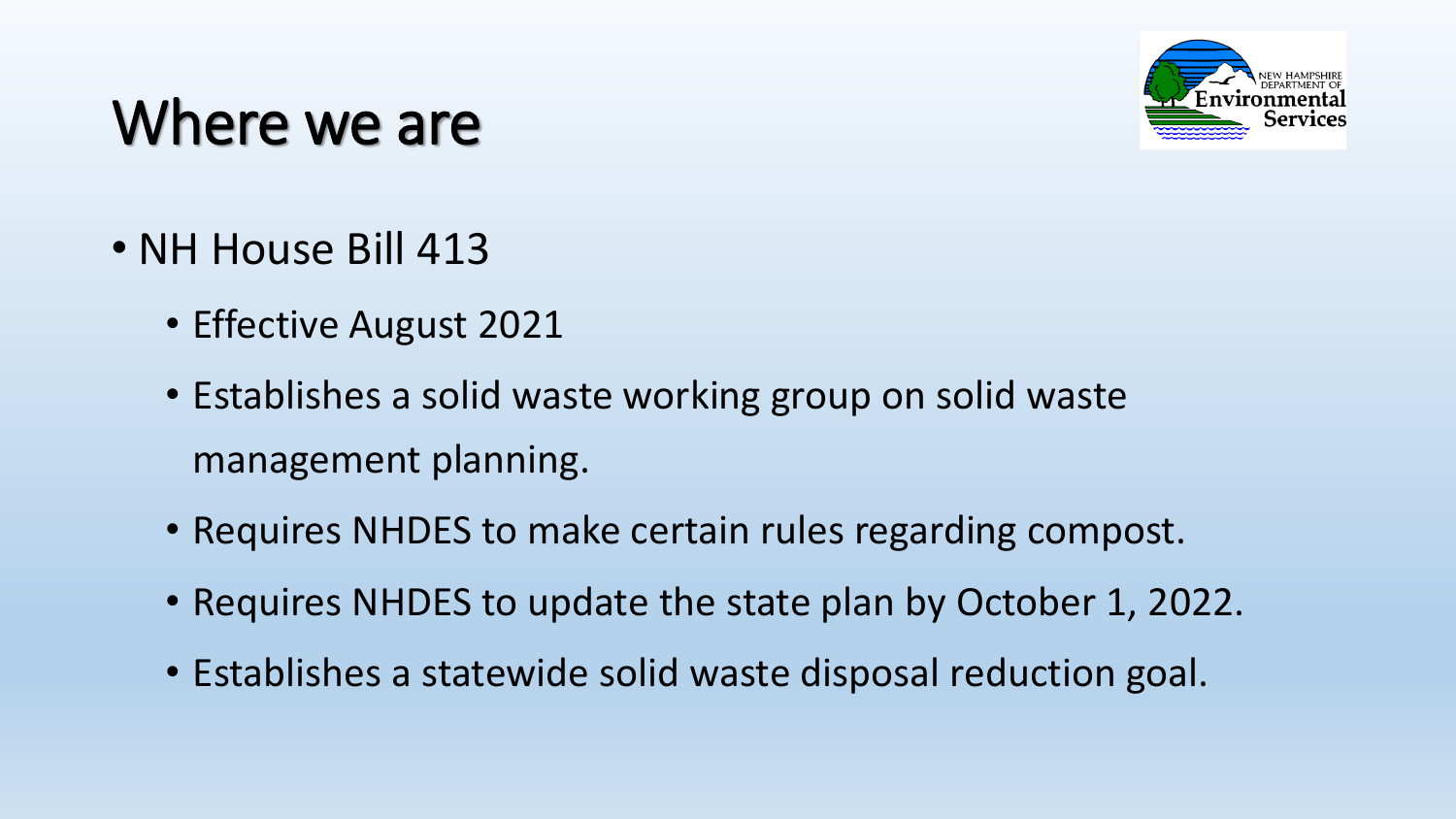

- HB 413: Participate in Solid Waste Working Group
	- Established to assist DES in planning our state's solid waste future.
	- "To adequately prepare the state for future solid waste challenges, New Hampshire must review and update its solid waste management laws and policies and its solid waste management plan, engage in vigorous long-range planning, and develop creative, effective solutions."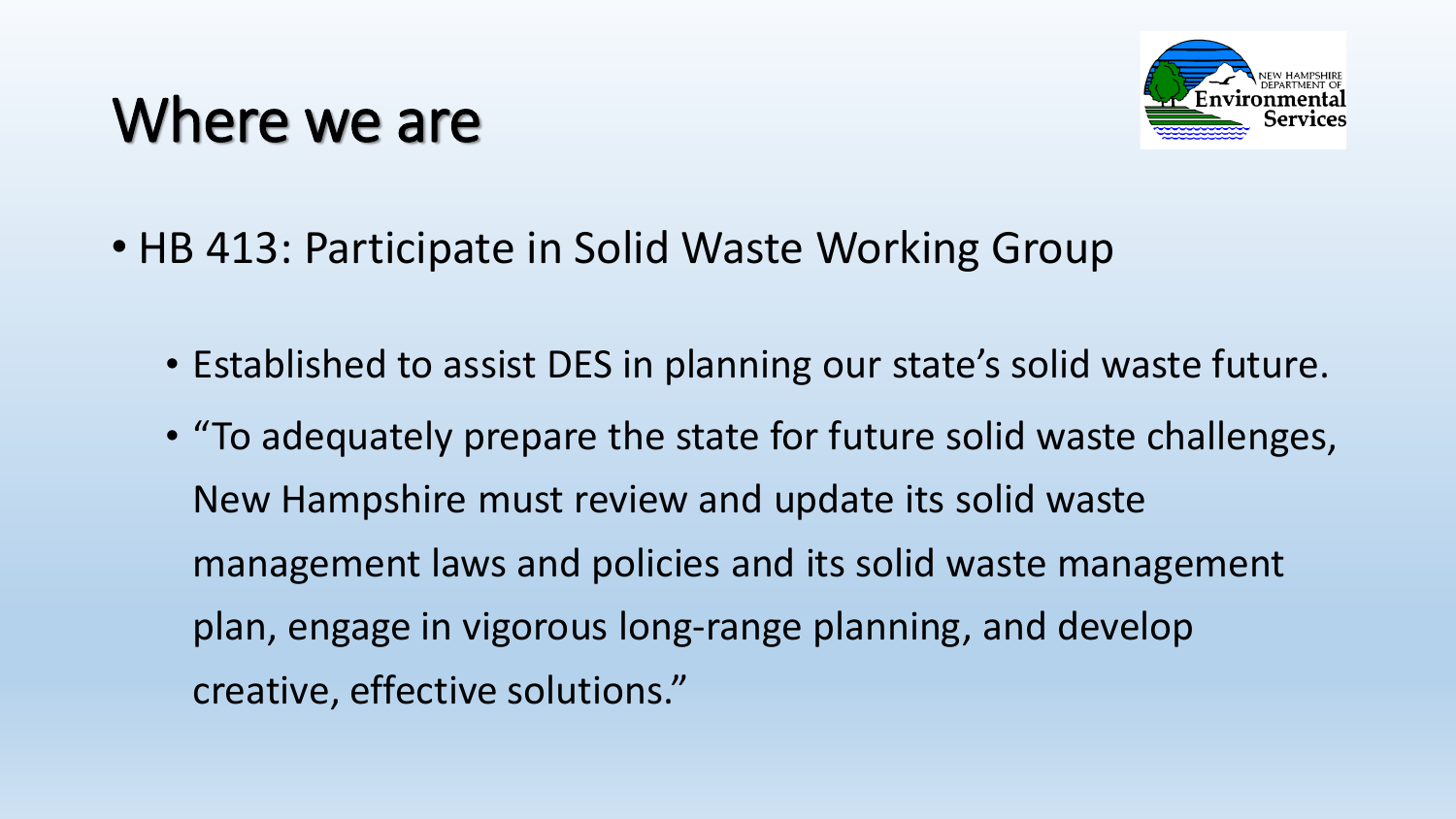

- HB 413: Revise and Update Compost Rules
	- Rule revisions in-process for several years; Stakeholder workgroup convened 2017-2018.
	- Expecting to release proposed rules for public comment in coming weeks.
	- Clarify requirements and remove impediments to development of additional composting infrastructure.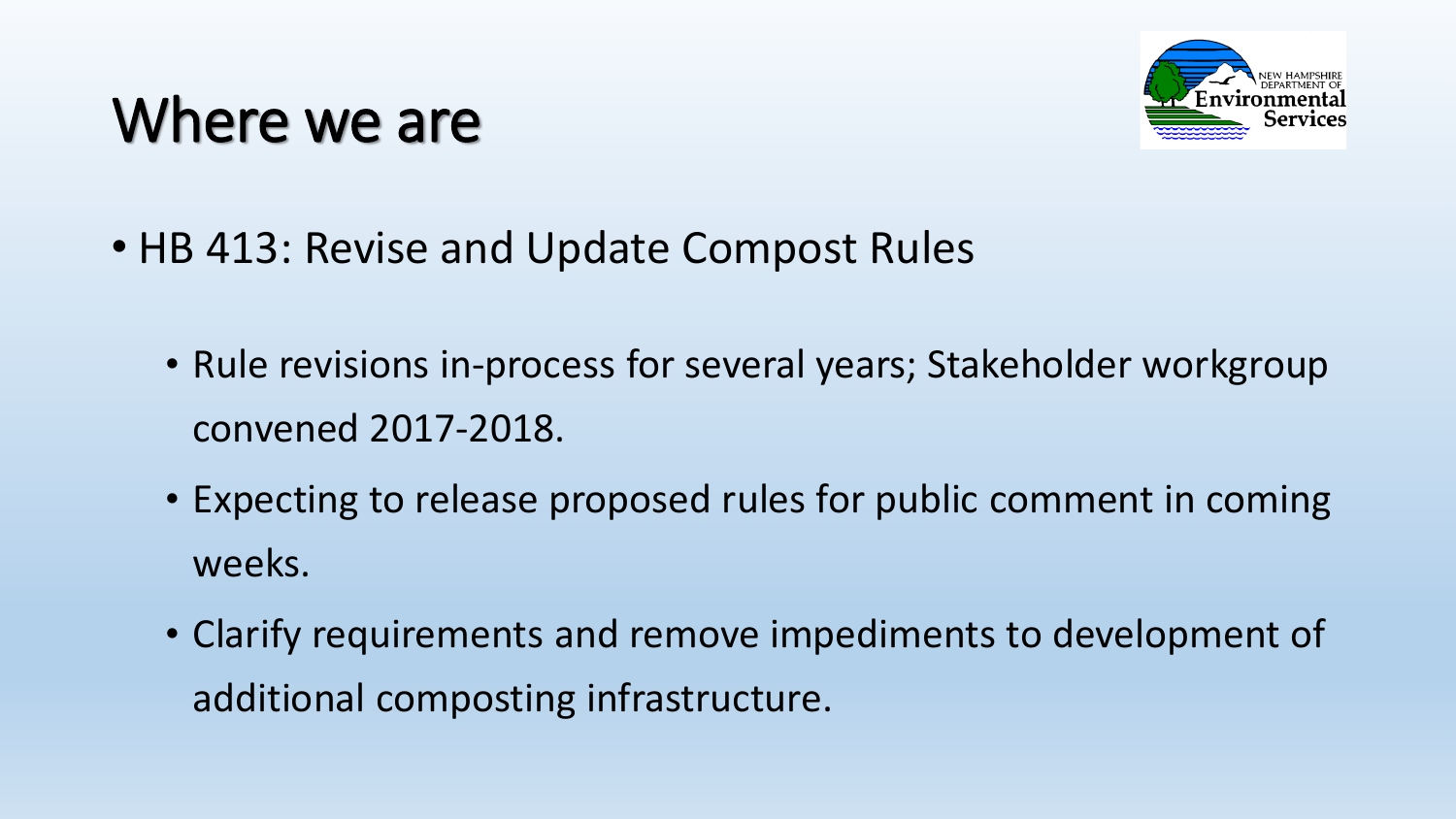

- HB 413: Update State Solid Waste Management Plan
	- NHDES working on update to State SW Management Plan
	- Provide a vision for SW management
		- Encourage preferential waste management practices
		- Ensure capacity for management & disposal of NH's waste
		- Identify challenges and potential solutions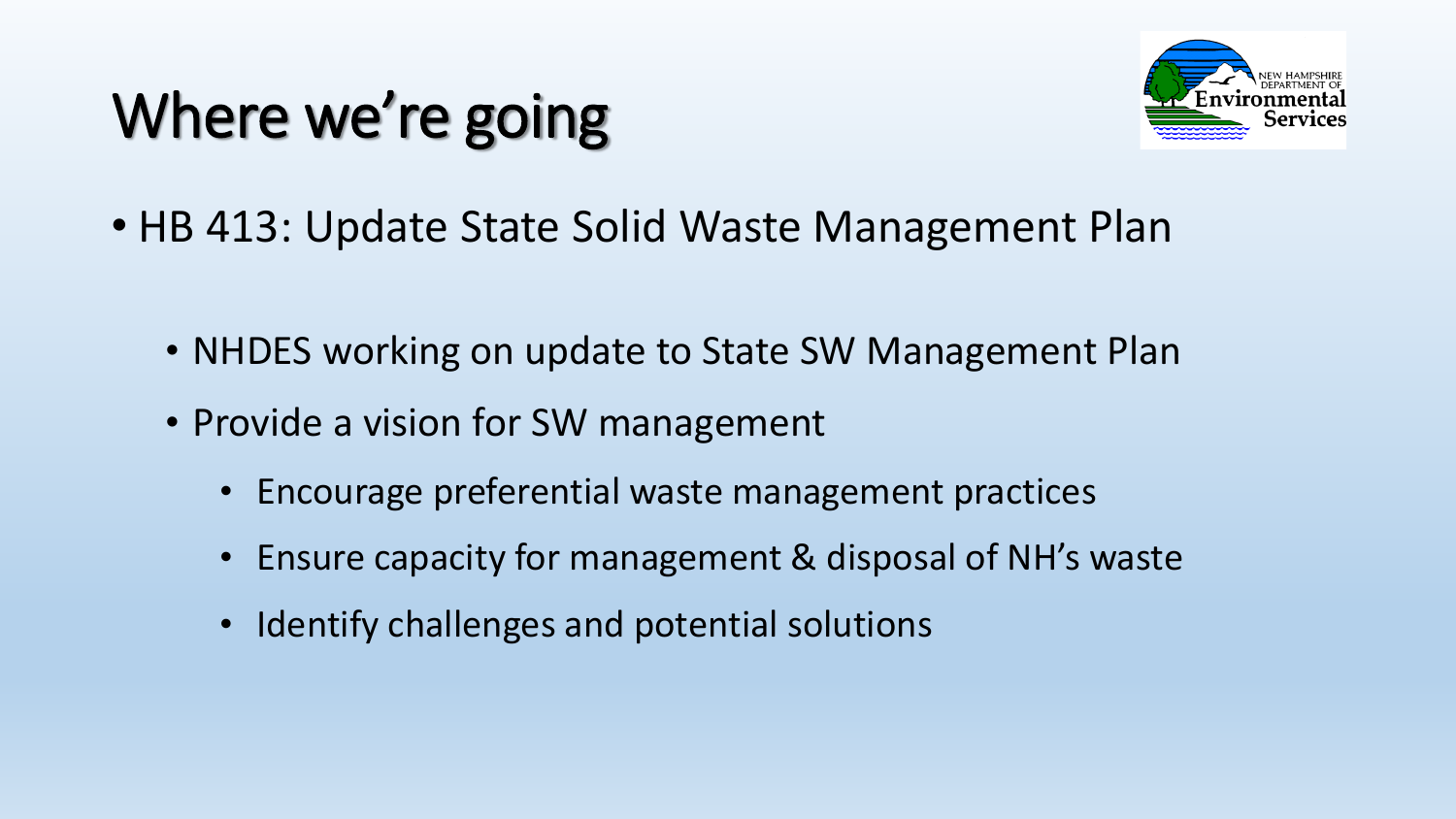

#### • HB 413: New Solid Waste Disposal Reduction Goal

RSA 149-M:2 – Waste Reduction Goal

I. The general court declares that the goal of the state, by the year 2000, is to achieve a 40 percent minimum<br>weight diversion of solid waste landfilled or incinerated on a per capita basis. Diversion shall be measured wi respect to changes in waste generated and subsequently landfilled or incinerated in New Hampshire. The goal<br>of weight diversion may be achieved through source reduction, recycling, reuse, and composting, or any combination of such methods.]

II. [<del>In exercising any and all powers conferred upon the department under this chapter, the department shall<br>use and consider criteria relevant to the waste reduction goal and disposal hierarchy established in RSA 149-<br>M:</del> penalties under legal obligations existing on June 26, 1990.] The general court further declares a goal to<br>reduce the quantity by weight of solid waste disposed by 25 percent by the year 2030, and by 45 percent by *the year 2050. For the purposes of this goal, disposal reduction targets shall apply, on a combined basis, to disposal of municipal solid waste and construction and demolition debris, and shall be measured against baseline quantities of these wastes disposed of in the year 2018. For the purposes of this goal only, municipal solid waste means solid waste generated at residences, commercial or industrial establishments, and institutions, but excludes automobile scrap and other motor vehicle waste, infectious waste, asbestos waste, contaminated soil and other absorbent media, sludge, industrial process waste, and ash other than*  diversion including but not limited to reuse, recycling, and composting. For the purposes of this section<br>"goal" shall not establish a mandate.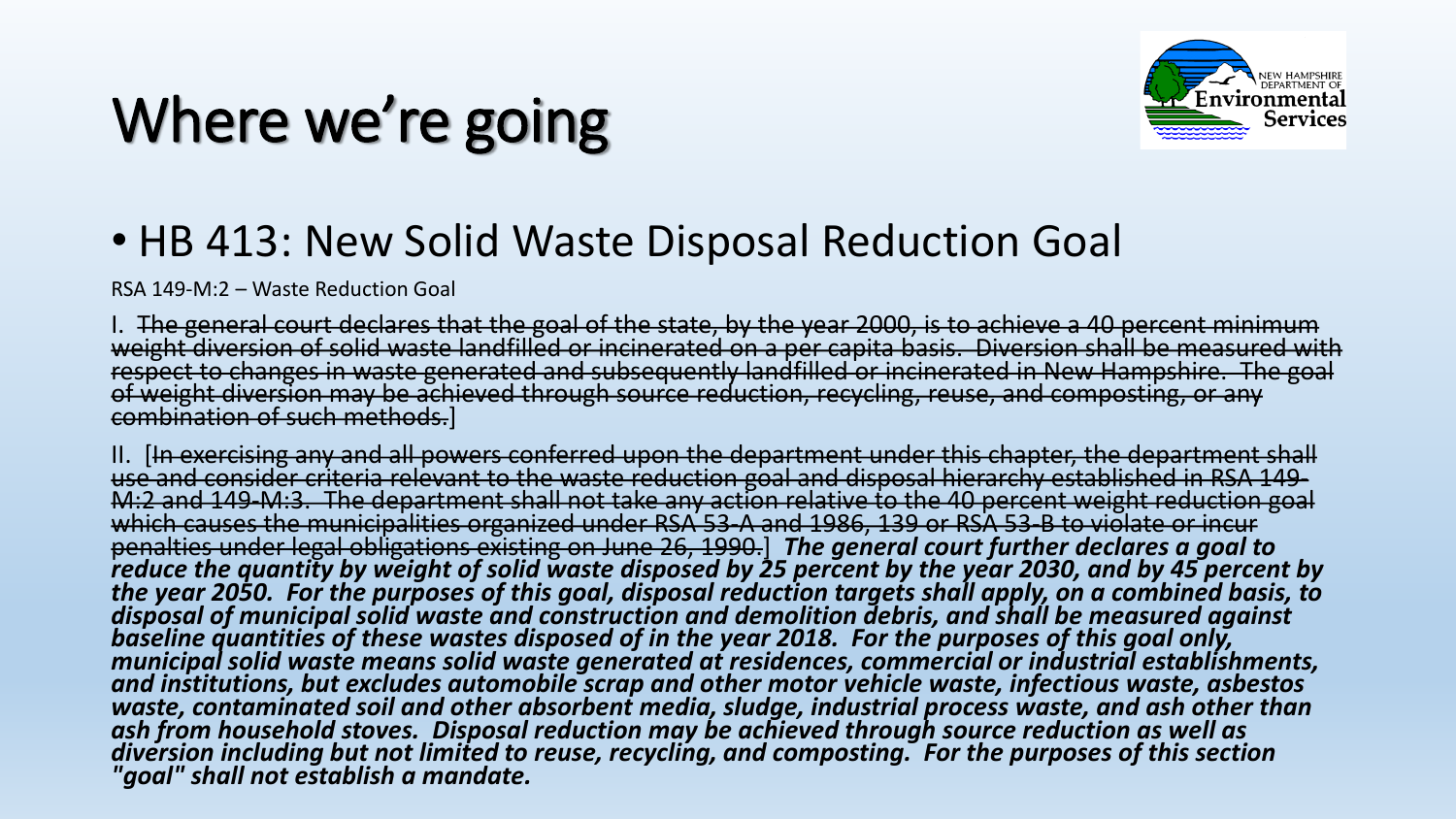

- Establish General Permit Rules for certain sectors:
	- Motor Vehicle Salvage Yards & Crushers
	- Scrap metal facilities
	- Publicly owned transfer stations
- Wide-scale rule re-adoption in 2024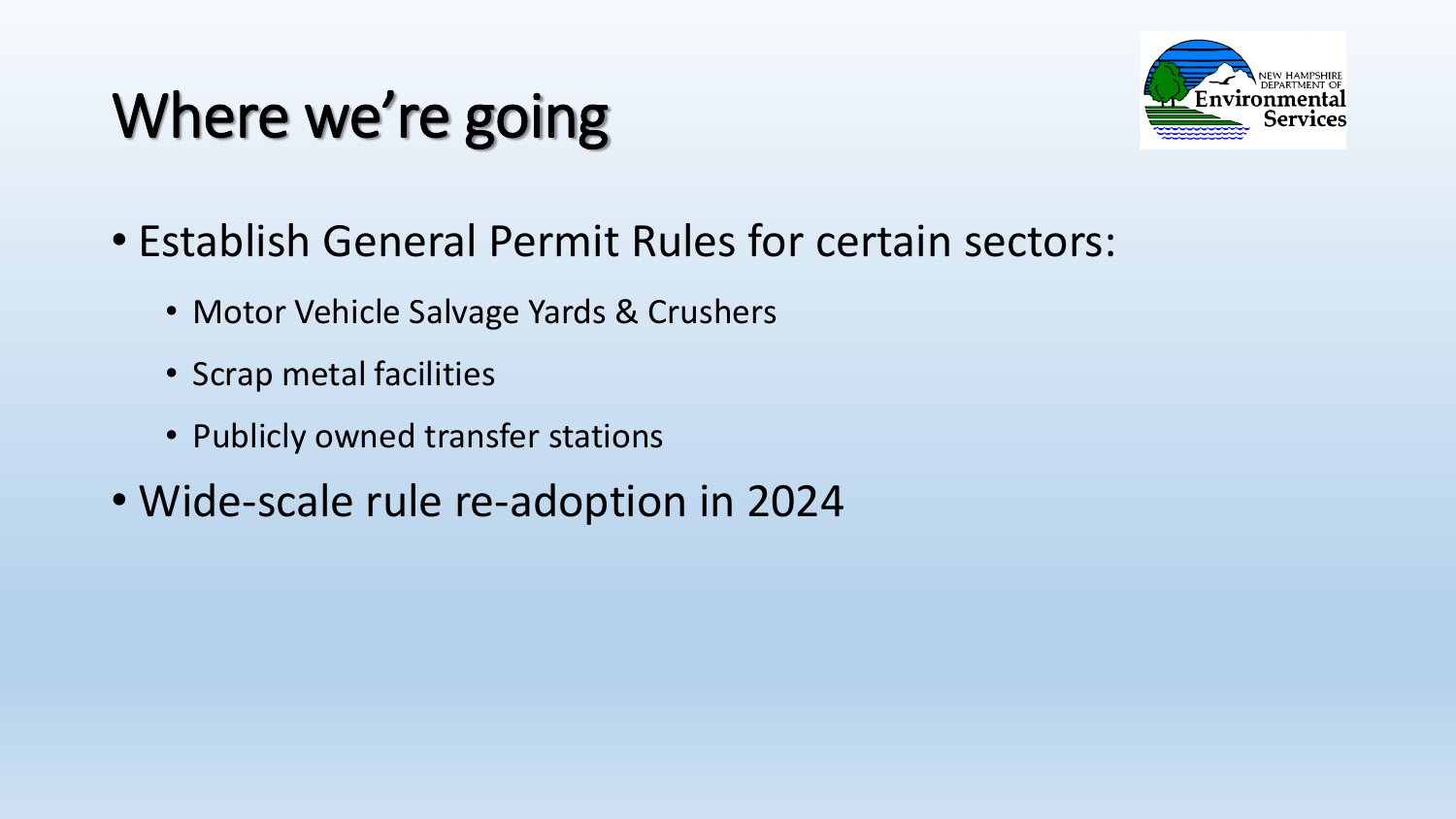

- Rebuild Compliance Assurance Program
	- Hire a Compliance Assurance Section Manager and inspection staff
	- Build a culture of self-administered compliance assurance among all regulated facilities
	- Assure that all SW Facilities are operated and closed in compliance with permit requirements, Solid Waste Rules, and NH Statute
	- Conduct facility inspections and review annual facility reports